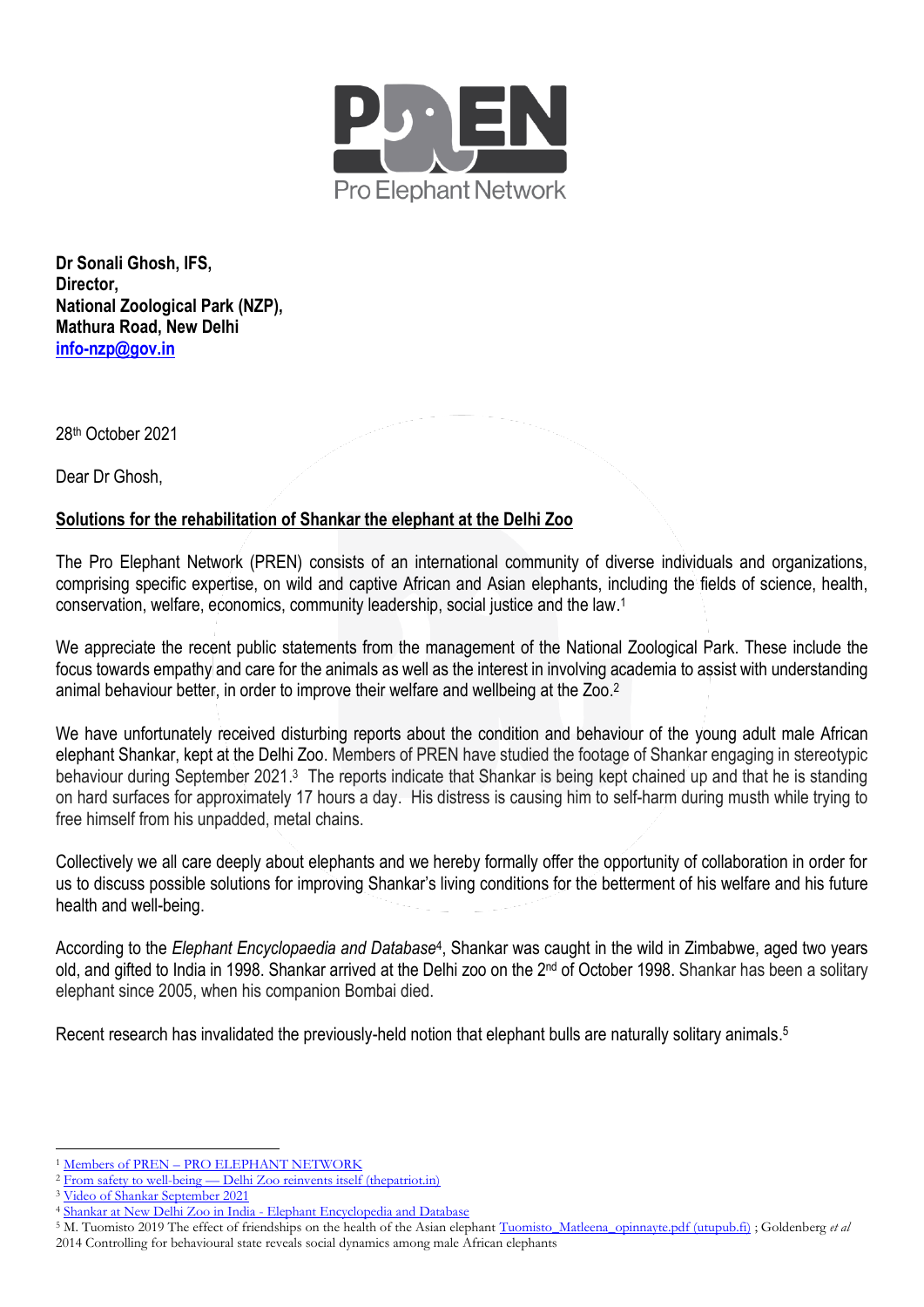

Members of PREN have contributed to extensive research into elephant behaviour, cognition<sup>6</sup> and the neurological impacts of captivity<sup>7</sup>. There is growing evidence that elephants are one of the animals who suffer the most in captivity,<sup>8</sup> particularly in solitary confinement. 9

Generally, elephants are not suited to captivity and Asian elephants are "*prone to problems that include poor health, repetitive stereotypic behaviour and breeding difficulties"*. 10

Maintaining a healthy elephant in a zoo requires a substantial financial commitment, this includes competent and constant management of the elephant's diet<sup>11</sup>, health care provision<sup>12</sup> as well as nurturing their mental wellbeing<sup>13</sup>. In addition, research has shown that despite efforts to provide enrichment at zoos, the needs of elephants are still compromised in captive environments. <sup>14</sup> Not only are captive elephants likely to acquire physical ailments that invariably shorten their lifespan,<sup>15</sup> they are also prone to developing psychological issues that can result in depression<sup>16</sup> and aggressive behaviour, particularly in the case of solitary bulls<sup>17</sup>.

Elephants in the wild naturally cover long distances (typically 10-50-km) every day, while feeding on a rich variety of vegetation across different ecosystems. Their home ranges cover hundreds of square kilometres. <sup>18</sup> When elephants are restricted in a captive environment, they frequently develop musculoskeletal and cardiovascular conditions, which can prove fatal.<sup>19</sup> Elephants also require mental stimulation<sup>20</sup>-their natural behaviours include mud wallowing, bathing, interacting with their companions<sup>21</sup> through touch, vocalisation and olfaction, mourning their dead<sup>22</sup> and countless other social behaviours<sup>23</sup>.

Given their complex cognitive abilities, intelligence,<sup>24</sup> empathy<sup>25</sup> and sentience<sup>26</sup>, elephants have a suite of emotional responses and physical behaviours. When elephants are held in captivity, in undersized enclosures often in indoor

<sup>8</sup> Professor Lori Marino 2021 Big Brains in Small Spaces – [the Impact of Confinement on the Brains of Cetaceans and Elephants -](https://www.bing.com/videos/search?q=big+brain+in+small+spaces+elephants+Lori+Marino+&&view=detail&mid=7D02A46EDD8CE07BE49C7D02A46EDD8CE07BE49C&&FORM=VRDGAR&ru=%2Fvideos%2Fsearch%3Fq%3Dbig%2Bbrain%2Bin%2Bsmall%2Bspaces%2Belephants%2BLori%2BMarino%2B%26FORM%3DHDRSC3) Bing video

<sup>15</sup> Wiese & Willis 2004 Calculation of longevity and life expectancy in captive elephants

<sup>6</sup> Naoko Irie et al, 2009. Elephant psychology: What we know and what we would like to know

<sup>7</sup> Jacobs et al. 2021 Putative neural consequences of captivity for elephants and cetaceans <https://doi.org/10.1515/revneuro-2021-0100>

<sup>&</sup>lt;sup>9</sup> Dr K Lindsay 2017 Solitary elephants in Japan [https://elephantsinjapan.com/wp-content/uploads/2017/08/EIJ\\_Final\\_report\\_ENG\\_web.pdf](https://elephantsinjapan.com/wp-content/uploads/2017/08/EIJ_Final_report_ENG_web.pdf) <sup>10</sup> Clubb, R. and Mason, G. (2003). Captivity effects on wide-ranging carnivores. Nature 425: 463–474.

<sup>11</sup> Ullrey et al 1997 Elephants: Nutrition and dietary husbandry

<sup>12</sup> Meehan et al 2016 determining connections between the daily lives of zoo elephants and their welfare.

<sup>13</sup> Greco et al 2016 Using epidemiology to better understand stereotypic behaviour in elephants in zoos

<sup>14</sup> Clubb R., Rowcliffe M., Lee P., Mar K.U., Moss C. & Mason G.J. 2008. Compromised survivorship in zoo elephants. Science, 322:1649.

<sup>16</sup>Bradshaw et al, 2005. Elephant Breakdown; Bell Rizzolo J. et al, 20016. Prevalence and Patterns of Complex PTSD in Asian Elephants (Elephas maximus)

<sup>17</sup> C.M. Doyle, personal communication, November 4, 2020

<sup>18</sup> Sukumar R. 2003. *The Living Elephants. Evolutionary Ecology, Behavior and Conservation.* Oxford University Press, Oxford.

<sup>19</sup> Lewis KD, Shepherdson DJ, Owens T & Keele M. 2009. A survey of elephant husbandry and foot health in North American zoos. *Zoo Biology*,  $29(2):221-36.$ <br>20 https://theconv

 $\frac{2442240}{2442240}$ ; Poole & Granli 2008 Mind & Movement <sup>21</sup> Moss CJ & Poole JH 1983. Relationships and Social Structure of African Elephants. In: Primate Social Relationships; An integrated approach. R

Hinde (Ed). Blackwell Publ

<sup>22</sup> Goldenberg SZ & Wittemyer G. 2020. Elephant behavior toward the dead: A review and insights from field observations. *Primates*, 61:119–128. <sup>23</sup> Marino L. 2013. Humans, dolphins, and moral inclusivity. In: R. Corbey & A. Lanjouw (eds.), *The politics of species: Reshaping our relationships with other animals*. Cambridge University Press, pp.95-105.; Bradshaw GA & Schore AN. 2007. How elephants are opening doors: Developmental neuroethology, attachment and social context. *Ethology*,113(5), 426–436.; Derham T & Mathews, F. 2020. Elephants as refugees. *People and Nature*, 2:103–110. <sup>24</sup> Poole J. & Moss C. 2008. Elephant sociality and complexity In: Wemmer C. & Christen C.A. (Eds) Elephants and Ethics. Johns Hopkins University Press, Baltimore. pp.69– 100

<sup>25</sup> Bates L.A., Lee P.C., Njiraini N., Poole J. H., Sayialel K., Sayialel S., Moss C. J. & Byrne R.W. 2008. Do elephants show empathy? Journal of consciousness Studies, 15(10-11):204-225

<sup>&</sup>lt;sup>26</sup> Blattner C.E.2019. The recognition of animal sentience by the law. Journal of Animal Ethics, 9(2):121-136 https://www.jstor.org/stable/10.5406/janimalethics.9.2.0121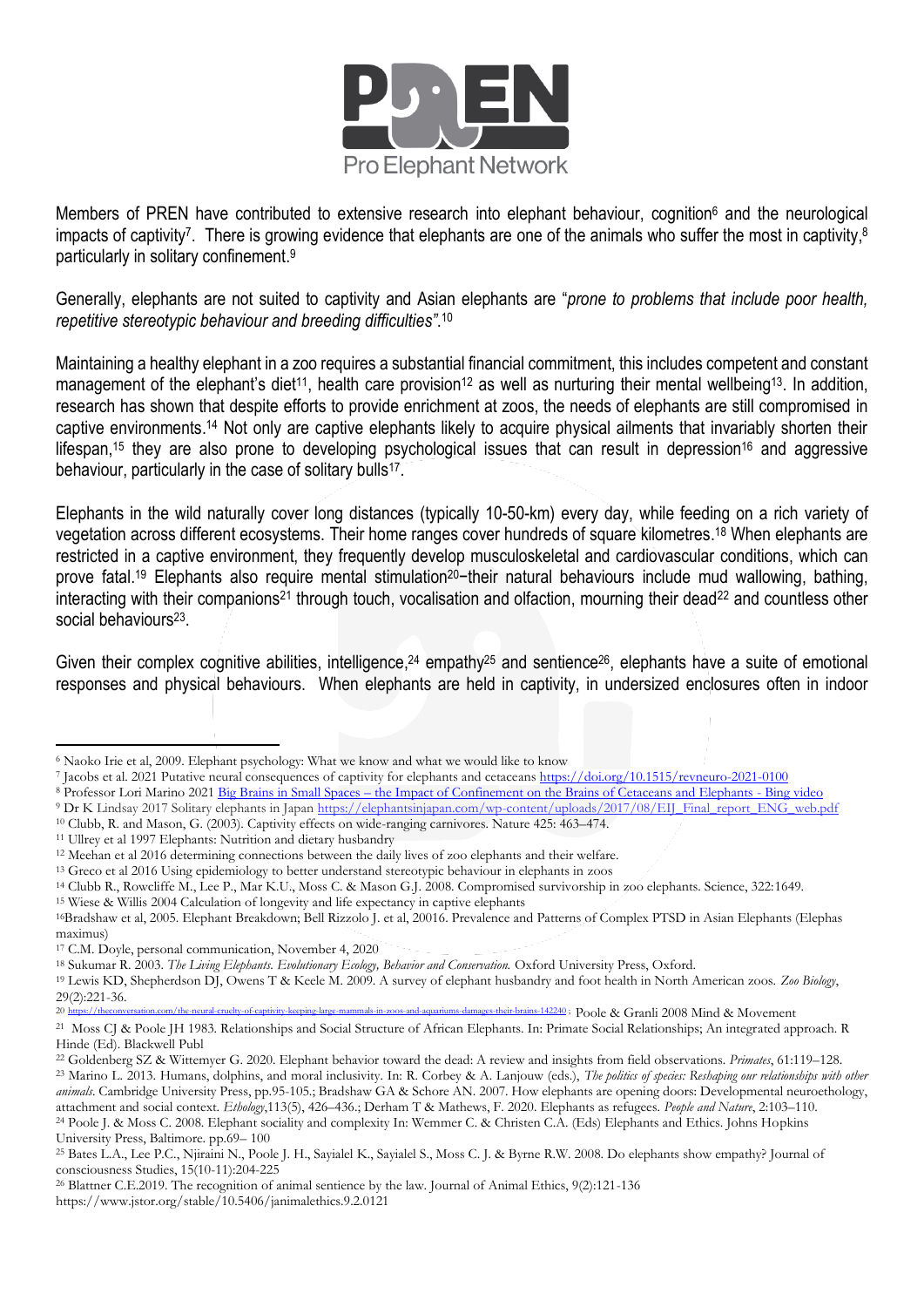

confinement with inappropriate hard substrates and a lack of enrichment, this results in physical and psychological trauma, abnormal behaviour, and premature death. 27

Stereotypy−the repetitive swaying and head-bobbing−is commonly seen in captive elephants. It is well known that these behaviours are caused by being held in unnatural, restrictive environments, and from exposure to psychological stress that has direct physiological consequences. 28

The Ministerial Circular of 7<sup>th</sup> November 2009 (File 7-5/2007-CZA; Vol III), banned the keeping of elephants in Zoo collections in India.<sup>29</sup> PREN would therefore like to offer our collaborative expertise. Members of the Pro Elephant Network have participated in the successful relocation and reintegration of elephants, particularly solitary ones, into more natural environments<sup>30</sup> in Africa and Asia.

We are sure you are aware of the recent relocation of Kaavan, formerly resident at the Islamabad Zoo, to a wildlife sanctuary in Cambodia. This event made global news<sup>31</sup> and the international publicity positively highlighted the decisions taken by the administrators of Islamabad Zoo.

Therefore, in summation, we respectfully urge you to explore possible remedies and engage with members of PREN to discuss solutions for the Zoo and for Shankar, so that his biological, psychological and social needs can be better met.

PREN welcomes further engagement on this subject matter and we look forward to hearing from you in this regard,.

Yours sincerely,

 $\triangle A$ 

 **Stefania Falcon PREN Coordinator [stefania@proelephantnetwork.org](mailto:stefania@proelephantnetwork.org)  Mobile +27 (0) 73 301–21-07** 

 **[www.proelephantnetwork.org](http://www.proelephantnetwork.org/)**

## **MEMBERS OF PREN:**

<sup>29</sup> [CZA Circular banning elephants from zoos.pdf](https://drive.google.com/file/d/1uPmUOSTesSr2A5ekBv2Ta-4rdkgUF_NP/view)

<sup>27</sup> Wiese & Willis 2004 Calculation of longevity and life expectancy in captive elephants; Rizzolo JB & Bradshaw GA. 2016. Prevalence and patterns of complex PTSD in Asian elephants (*Elephas maximus*). Proceedings of Asian elephants in culture and nature. *International Conference on Asian Elephants in Culture & Nature*, Sri Lanka. pp.291-297. ; Clubb R., Rowcliffe M., Lee P., Mar K.U., Moss C. & Mason G.J. 2008. Compromised survivorship in zoo elephants. Science, 322:1649

<sup>28</sup> Romero LM. 2004. Physiological stress in ecology: lessons from biomedical research. *TRENDS in Ecology and Evolution*, 19(5):249-255.; Bondi CO, Rodriguez G, Gould GG, Frazer A & Morilak DA. 2008. Chronic unpredictable stress induces a cognitive deficit and anxiety-like behavior in rats that is prevented by chronic antidepressant drug treatment. *Neuropsychopharmacology,* 33:320-331.

<sup>30</sup> Liv Baker et al, 2020. Asian elephant rescue, rehabilitation and rewilding

<sup>&</sup>lt;sup>31</sup> [Cher rescued an elephant then sang him 'My Way' -](https://edition.cnn.com/2021/04/22/entertainment/cher-elephant-documentary-trnd/index.html) CNN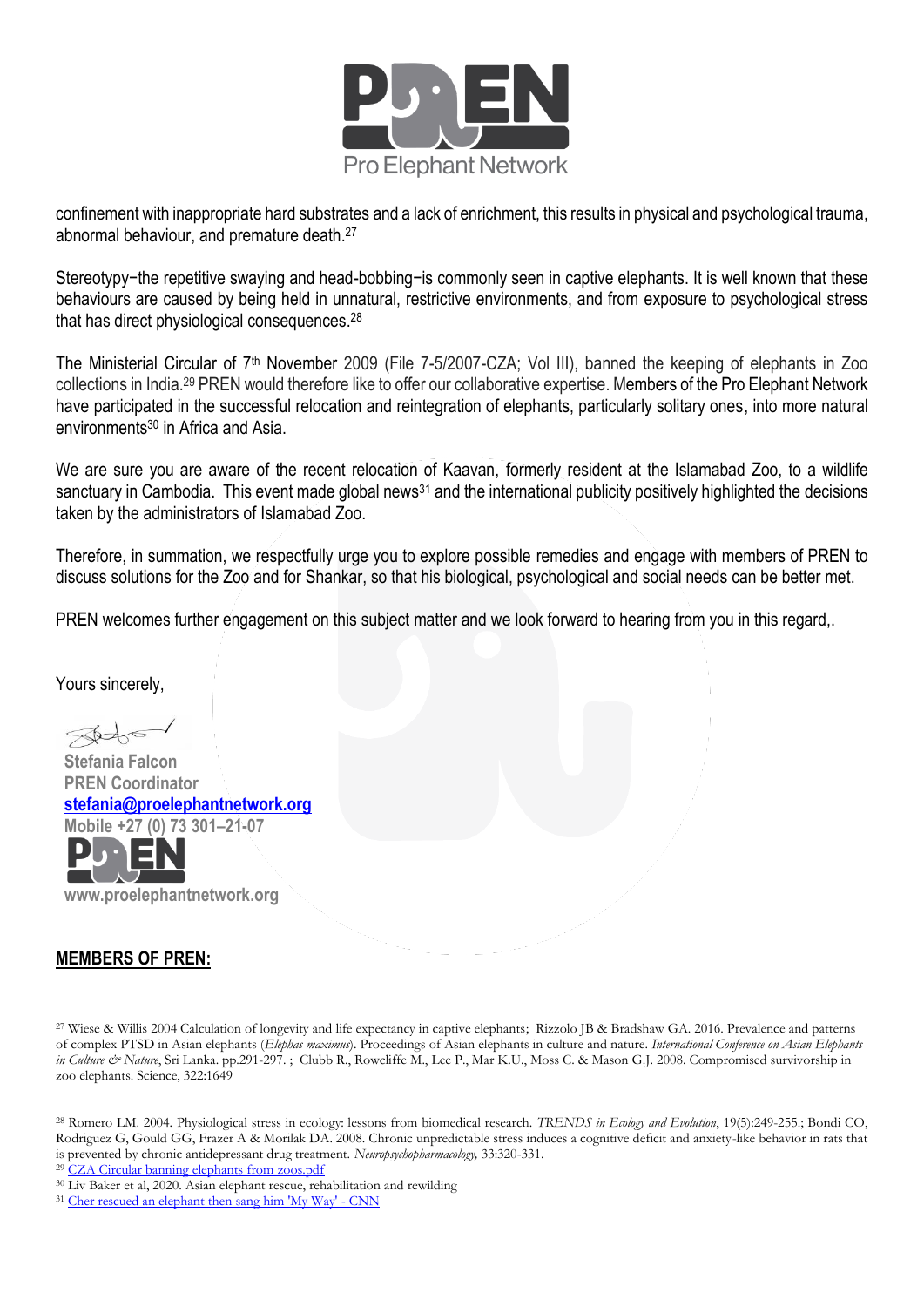

| Owais Awan                      | Advocate High Court, Islamabad                                                         |
|---------------------------------|----------------------------------------------------------------------------------------|
| Suparna Baksi-Ganguly           | President and Co-Founder, Wildlife Rescue & Rehabilitation Center, Bangalore, India    |
| Dr Brett Bard                   | Veterinarian, South Africa                                                             |
| Dr Jessica Bell Rizzolo         | Postdoctoral Researcher, the Conservation Criminology Lab, Dep of Fisheries and        |
|                                 | Wildlife, Michigan State University                                                    |
| Janey Clegg                     | Committee Member, SPCA Mutare, Zimbabwe                                                |
| <b>Professor David Bilchitz</b> | Director, South African Institute for Advanced Constitutional, Public and Human Rights |
|                                 | and International Law - South Africa                                                   |
| Megan Carr                      | Founder, Rhinos in Africa                                                              |
| Lenin Chisaira                  | Founder, Advocates 4 Earth - Green Law Connect, Zimbabwe                               |
| Dr Betsy Coville                | Wildlife Veterinarian - USA                                                            |
| Dr Harvey Croze                 | DPhil (Oxon) Collaborating Researcher - Amboseli Trust for Elephants - Kenya           |
| Nomusa Dube                     | Founder, Zimbabwe Elephant Foundation                                                  |
| David Ebert                     | Advocate, Founder Director of The Animal Defense Partnership - USA                     |
| Stefania Falcon                 | Co-Founder, Future 4 Wildlife - South Africa                                           |
| Daniela Freyer                  | Co-Founder, Pro Wildlife, Germany                                                      |
| Michele Franko                  | Captive Elephant Caregiver and Advocate – USA                                          |
| Chief Stephen Fritz             | Indigenous Leader, South Peninsula Khoi Council - South Africa                         |
| Dr Toni Frohoff                 | Ethologist and Behavioral Biologist, Founder of TerraMar                               |
| Dr Marion E. Garai              | Elephant Behavior Specialist - South Africa                                            |
| <b>Rachel Harris</b>            | Managing Director, Elephant Human Relations Aid, Namibia                               |
| Dr Ross Harvey                  | Environmental Economist, Botswana                                                      |
| Heike Henderson-Altenstein      | Director, Future for Elephants e.V.                                                    |
| Alok Hisarwala Gupta            | Lawyer, Animal Law - India                                                             |
| Peter Hodgskin                  | Founder, Hands-off Fernkloof, South Africa                                             |
| Sangita Iyer                    | B.Sc., M.A., Founder of Voice for Asian Elephants Society, Nat Geo Explorer and        |
|                                 | <b>Wildlife Filmmaker</b>                                                              |
| Lynne James                     | Independent, Elephant Conservation, Zimbabwe                                           |
| Dr Mark Jones                   | Veterinarian, Born Free Foundation - UK                                                |
| David Kabambo                   | Founder Director of Peace for Conservation - Wildlife Management - Tanzania            |
| Dr Paula Kahumbu                | WildlifeDirect, Kenya                                                                  |